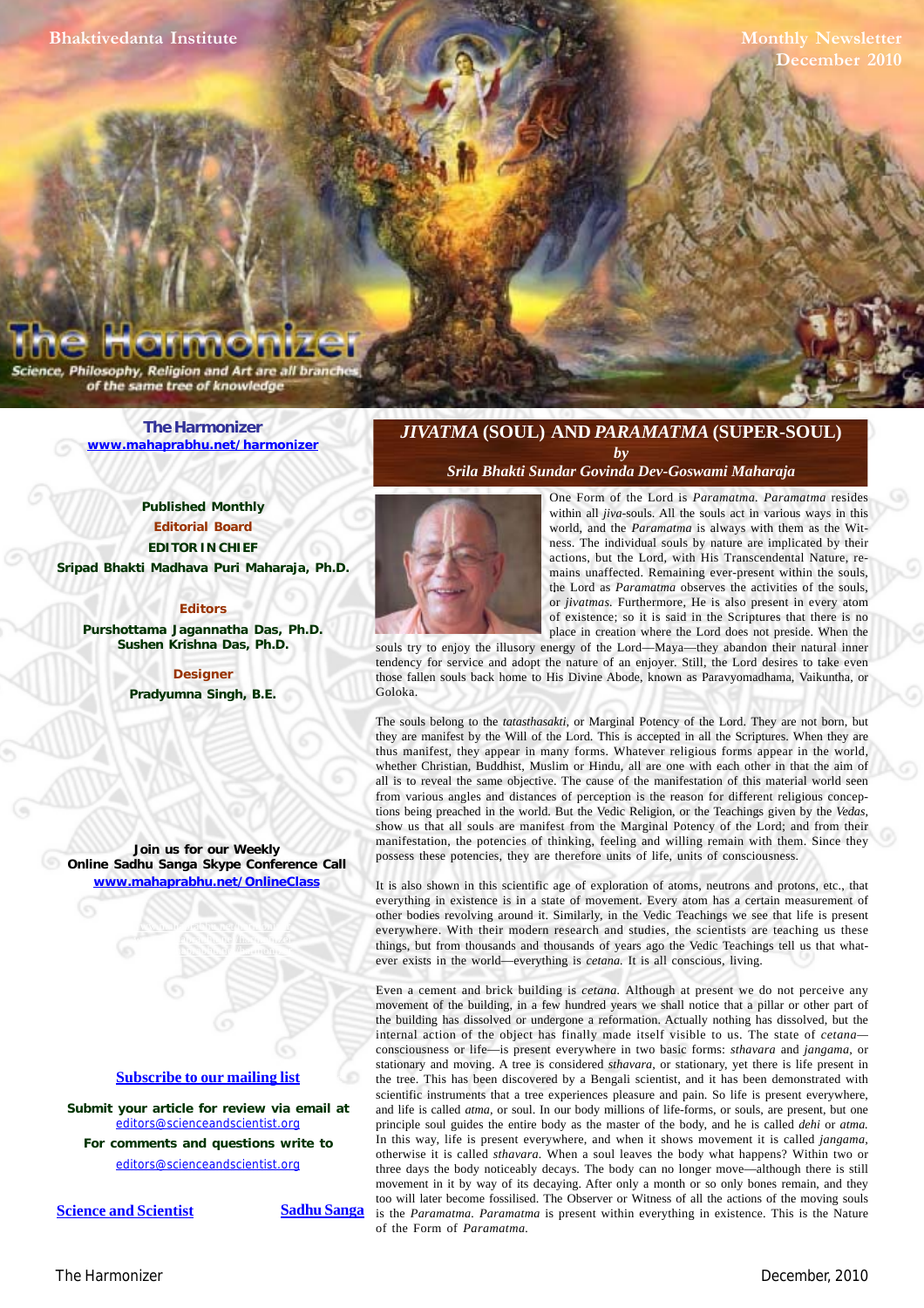## **LIFE IS BEYOND PHYSICAL CHARACTERISTICS**

### *by [Srila Bhaktisvarupa Damodara Maharaja](http://mahaprabhu.net/sadhusanga/blog1.php/2009/10/01/affectionate-guardians) ([T. D. Singh, Ph.D.](http://mahaprabhu.net/sadhusanga/blog1.php/2009/10/01/affectionate-guardians))*

B. Weiss and C.C. Richardson had isolated DNA ligase (1966), an enzyme that could be used to 'ligate' or paste together two strands of  $DNA<sub>i</sub><sup>1</sup>$  Thus researchers could now attach two or more DNA molecules or break it into fragments. In 1972, Paul Berg used restriction enzyme to cut DNA, and then a ligase to paste two DNA strands together to form hybrid circular molecule – this



was the first 'recombinant' DNA.<sup>2</sup> This ushered in a new era of genetic manipulation what has come to be known as the world of biotechnology -where profitable commercial uses of recombinant DNA became more and more feasible and multiplied.<sup>3</sup>

The advent of molecular techniques for manipulating and editing sequences of a DNA molecule necessitated a need for a way to determine the correct order of the As, Ts, Gs, Cs that make up a unique sequence of DNA (This is called sequencing)?<sup>4</sup> Molecular biologists could not yet read any natural DNA sequences – not even the sequence of a single gene out of the thousands present within a cell. They lacked the text on which to practice their newfound deciphering skills. Thus they needed some kind of translator for their toolbox in order to read the specific sequences of the genes they were working on.

In 1975, Frederick Sanger and Alan Coulson developed the first method for sequencing DNA,<sup>5</sup> Two years later, Walter Gilbert and Allan Maxam devised a method for sequencing DNA using chemicals rather than enzymes.6 These two strategies made it possible to determine the sequences of DNA fragments a few hundred bases long. Thus, sequencing technology advanced rapidly.

In 1985, Kary Mullis discovered polymerase chain reaction (PCR) – an efficient method for generating a huge number of copies of any segment of DNA.<sup>7</sup> In PCR, two short single-stranded pieces of chemically synthesized DNA, called primers, are added to the double stranded DNA sample of interest. Upon raising the temperature of the mixture to 95°C, the double-stranded DNA sample divides into two single stranded DNA, and the two primers attach to each strand. Enzymes which are added into the mixture then enable the short primers to lengthen and form a complementary strand, thus doubling the number of initial samples.

Like so many great scientific discoveries, the ideas for PCR came as a sudden inspiration. While driving from Berkeley to Mendocino one evening (1984), Mullis got the insight and inspiration to develop PCR. "I was just driving and thinking about ideas and suddenly I saw it," Mullis recalls. "I saw the polymerase chain reaction as clear as if it were up on a blackboard in my head, so I pulled over and started "nibbling." A chemist friend of his was asleep in the car, and, as Mullis described in a special edition of Scientific American: "Jennifer objected groggily to the delay and the light, but I exclaimed I had discovered something fantastic. Unimpressed, she went back to sleep." Mullis kept scribbling calculations, right there in the car, until the formula for DNA amplification was complete.8 Upon arriving at the cabin, Mullis spent the entire night working out the sequence for copying DNA that would become PCR. Mullis received the Nobel Prize in 1993 for this discovery.

The discovery of PCR was a major step in the advancement of molecular biology. Another landmark in the development of molecular biology was cloning. In the newspapers we see a growing interest in the field, even among the common people. In 1997, cloning topped the charts of scientific and social discourse when Ian Wilmut and his colleagues at the Roslin Institute in Edinburgh, Scotland, cloned a sheep named Dolly. Dolly was the first cloned mammal.<sup>9</sup> Cloning is the process of making a genetically identical



organism. It has been used for many years to produce plants (even growing a plant from a cutting is a type of cloning). Animal cloning has been the subject of scientific experiments for years, but garnered little attention until the birth of Dolly.

Nature has been cloning organisms for billions of years. For example, when a strawberry plant sends out a runner (a form of modified stem), a new plant grows where the runner takes root. That new plant is a clone. When we take a leaf cutting from a plant and grow it into a new plant (vegetative propagation), we are cloning the original plant because the new plant has the same genetic makeup as the donor plant.

Since Dolly, several university laboratories and companies have used various modifications of the nuclear transfer technique to produce cloned mammals, including cows, pigs, monkeys, mice and so on. However, cloning has an inherent limitation as far as the understanding of life is concerned. Many people think that by cloning we can have a kind of biological Xeroxing. But we have all witnessed that identical twins, who possess all most identical physical forms (genetic makeup), are actually completely different persons in their talents, interests, levels of intelligence and performance. One could be a scientist and the other an artist.

Suppose today, if, by biotechnology, it were possible to produce a person of the same size and shape as Einstein, will such a person possess the same intelligence and personality of Einstein? The answer is no. Biotechnology cannot copy the spiritual nature of a person. Thus, the idea that life could be mechanistically recreated by incorporating existing DNA into an already existing natural process does not seem to be a correct one and further indicates that life is beyond physical characteristics.

## **References:**

1. Weiss, B. and Richardson, CC (1967) *Proc. Nat! Acad.* Sci. *USA,* 57, 1021-1028.

2. Paul Berg, along with Walter Gilbert and Frederick Sanger, received the 1980 Nobel Prize in chemistry. Paul Berg firstly constructed the recombinant-DNA molecule. Gilbert and Sanger independently developed separate methods for the determination of the exact sequence of the building blocks in DNA.

3. website: www.cccu.org/resourcecenter/resID.850,parentCatID.2*46/* rc\_detail.asp

4. Sequencing and Mapping: Sequencing is the process of deter-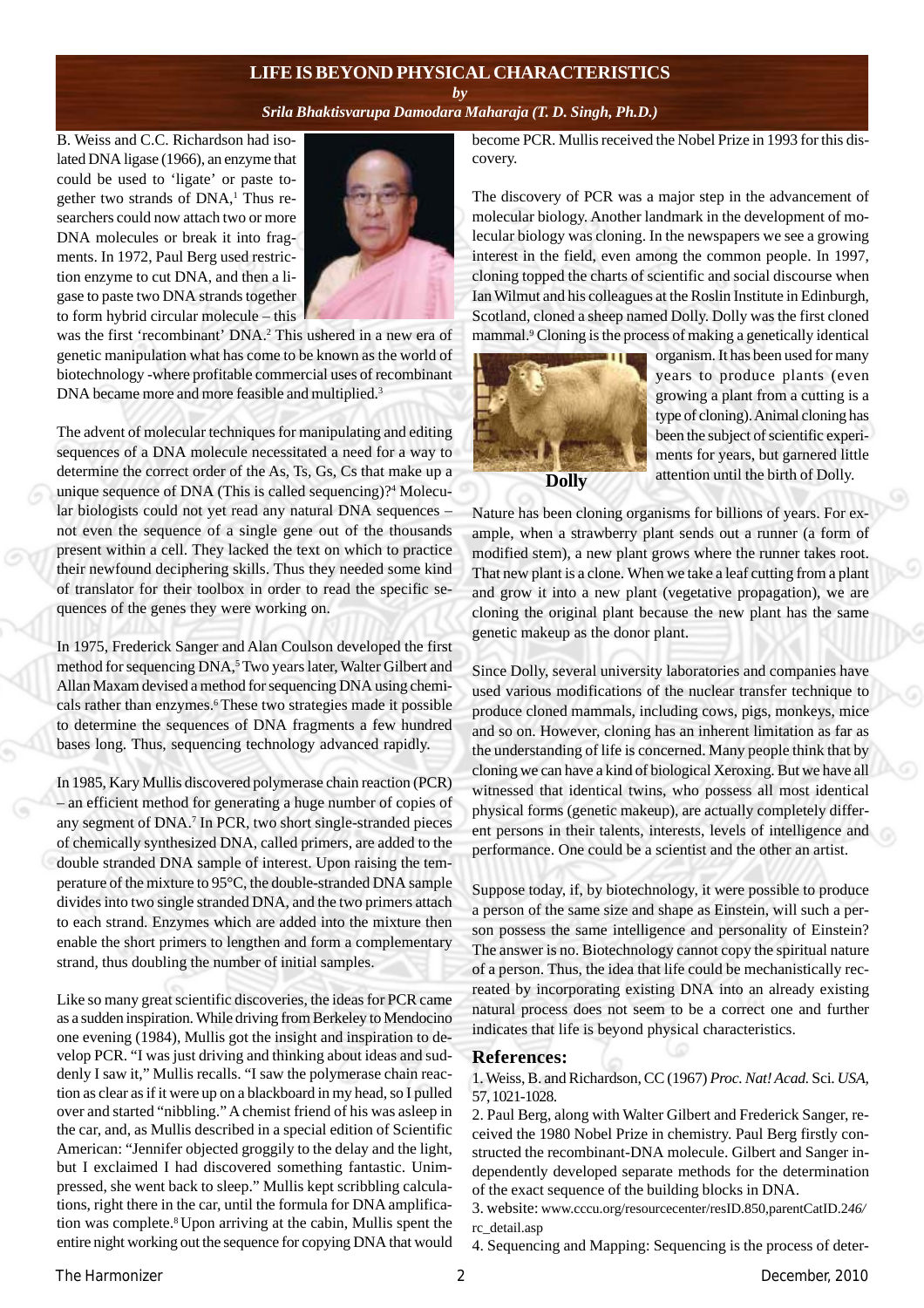mining the order of the nucleotides, or base pairs, in a DNA molecule. It is in the grouping and sequencing of the three million nucleotides that the coding for innumerable proteins occurs. Mapping is the process of determining the position and spacing of genes, or other genetic landmarks, on the chromosomes relative to one another. See J. Robert Nelson, *On the New Frontiers of Genetics and Religion*, 1994, Michigan, p. 10.

5. Sanger, F. & Coulson, A.R., "A rapid method for determining sequences in DNA by primed synthesis with DNA polymerase," *J. Mol. BioI.*, 94(3):441-448, May 1975.

6. Maxam, A.M. & Gilbert, W., "A new method for sequencing DNA," *Prac. Natl. Acad. Sci.* USA, 74(2):560-564, February 1977. 7. PCR allows scientists to synthesize millions of copies of a DNA strand in a short time. This is much faster than cloning recombinant DNA, which can take days or weeks. PCR is a test-tube reaction that mimics the replication of DNA in cells that are undergoing division. To perform the reaction, all that is needed is a piece of DNA to be copied, spare nucleotides to build the copies, and the enzyme DNA polymerase, which reads one strand of DNA and builds a complementary strand using the spare nucleotides. PCR is now widely used in many fields. Molecular biologists rely on it to find the specific genes they are looking for in many different species and to make many copies of a piece of DNA they want to investigate. Forensic technicians use it to help identify suspects and victims based on the amplification patterns of their DNA. It is also used in disease diagnosis, evolutionary genetics, and genome sequencing.

8. Interview with Dr. Kary Mullis by Celia Farber, *Spin Magazine,* July 1994. Refer website http://www.posh-uk.org.uk/gmh/ kmullis\_article2.html

9. Ian Wilmut and his colleagues transplanted a nucleus from a mammary gland cell of a Finn Dorsett sheep into the enucleated egg of a Scottish blackface ewe. The nucleus-egg combination was stimulated with electricity to fuse the two and to stimulate cell division. The new cell divided and was placed in the uterus of a blackface ewe to develop. After few months Dolly was born. Refer Wilmut I., Schnieke A. E., McWhir J., Kind A. J., Campbell K. H., "Viable offspring derived from fetal and adult mammalian cells," *Nature* 385:810 (1997). For general details about cloning refer *Science* -*Pathways of Discovery,* edited by Ivan Amato, New York, 2002, pp. 109-125. Also refer http://science.howstuffworks.com*/* cloning.htm

# **THE CONCEPT — Part 2 (of 3)**

*by [Sripad Bhakti Madhava Puri Maharaja, Ph.D](http://mahaprabhu.net/sadhusanga/blog1.php/2009/10/01/affectionate-guardians)***.**

## **THE PERSPECTIVE OF SUBJECTIVE CONSCIOUSNESS**

Thus far the object has both objective and subjective aspects. The diversity of elements is considered the objective side, while the unity of the diverse elements is the subjective aspect. On the other hand, from the perspective of subjective consciousness, where the Concept is presumed to be subjective, i.e. outside of and opposed to the object,



we have a complete reversal, such that the diverse elements are considered subjective while the unity of the object is the objective —this unity in Kantian philosophy takes the form of the thing-in-itself, which is no less the objectivity of the abstract "I" or "unity of apperception" - this latter being the implicit Idea or Concept of the object. Let us now try to analyze this situation.

In the perspective in which knowing is presumed to be part of objective reality, which we are calling the perspective of the object, the Concept is the essence of the object. In the perspective of consciousness the Concept is considered abstractly or subjectively, i.e. outside of and opposed to the object. This dramatic change in perspective that occurs historically in Western culture and philosophy has its turning point, according to Hegel, in Descartes, although this point is reached only after a gradual development that can be traced back through Socrates, Christianity, and Luther. This is a subject for study in the history of philosophy.

When we consider an object, i.e. that which is objective to consciousness, in its first instance or immediacy, it is merely an indeterminate object external to consciousness. "It" is used to refer to an object that is completely undefined or indeterminate. All that consciousness knows of the object is that it is, i.e. its being is the sole truth for consciousness - its only knowledge of the immediate object. However, being is a purely indeterminate determination because it reveals nothing distinct about the object, since every object is. It is the nature of an object, because of its being an object, to be for consciousness as well as being opposed to it.

We want to especially note that the term "object" is used here in the sense of "that which is objective to consciousness." This corresponds to the German word "*Gegenstand*." In a more technical sense the German word "*Objekt*" would correspond to the more scientific sense of "Object" as determined in the *Science of Logic*. But for our present purposes we use "object" in a more generic way rather than in its specifically technical significance. Unfortunately, English does not seem to have different words for "*Gegenstand*" and "*Objekt*." To "posit" is another term we will be using, and this means to think of something as being there, present to thought.

With this understanding of object, let us consider the following example.

If we enter a room and are only able to apprehend objects at the level of being - all that can be determined at that level is that they are there. In order to understand what those objects are, we require a higher level of comprehension than mere being. Objects become things (objects with determinate properties) when something more than mere being is apprehended - this "more" we may call their determinations, or determinate properties. Ordinary thinking does not separate a thing's being - as a single thing - from the being of its multiple properties. However, this distinction will prove to be a vital in what follows.

Properties belong to the object (define the object, are constituent of it) but are, at the same time, different from the object. For example, a blue object is not the same as the color "blue." What does this difference of properties from their object imply? The answer is forthcoming when we consider where these determinations come from — they come from us, or from consciousness, i.e. they come from a percipient subject. We say that the object is "white" or the object is "sweet," etc. It is the subject that deter